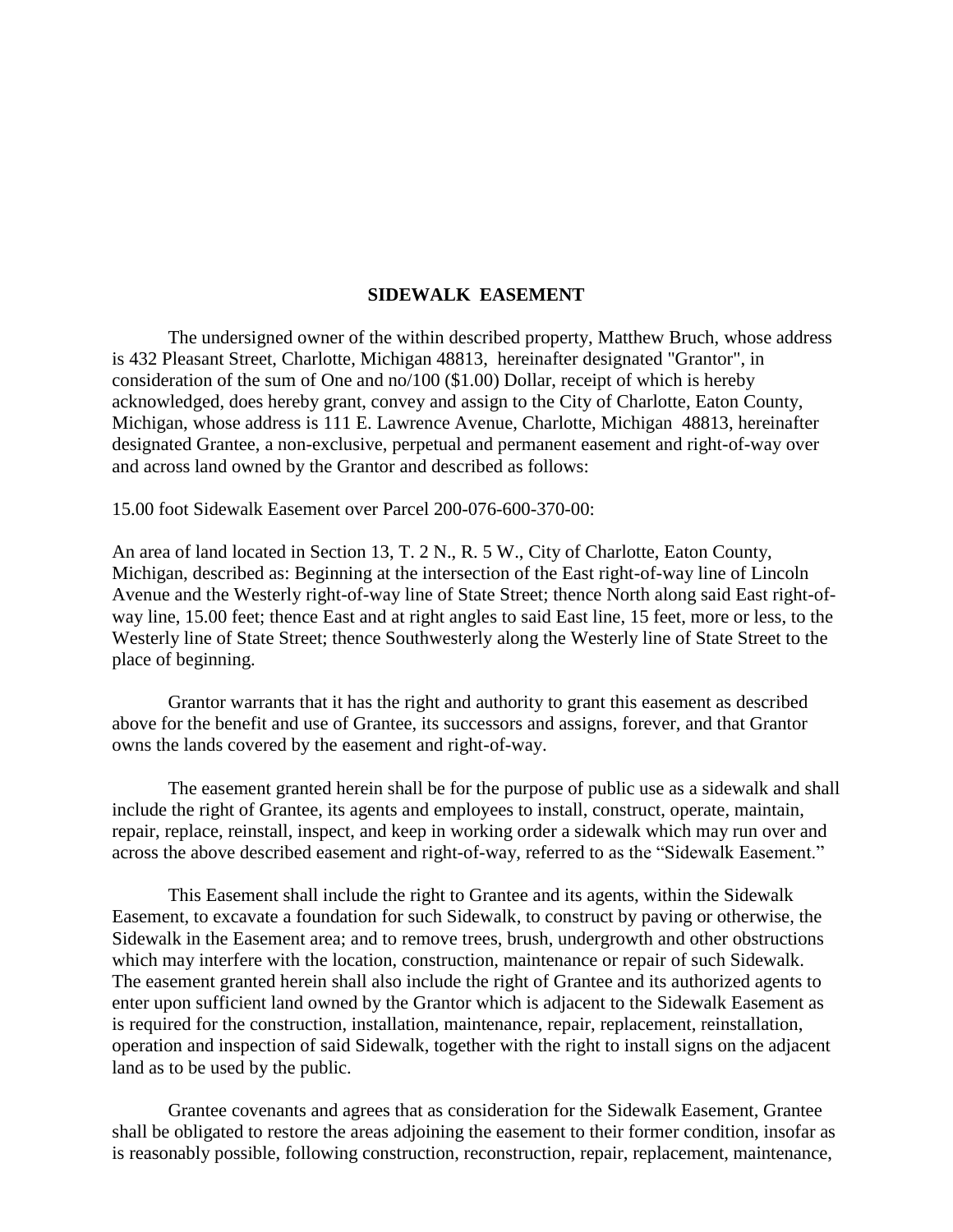or other changes caused by Grantee. Restoration shall be defined as filling and grading to ground level such disturbed areas adjoining the easement, and seeding them with grass, or resurfacing them to their former condition.

Except as provided at Section 58-91 of Chapter 58 of the Charlotte City Code, Grantee agrees to fully indemnify, defend and save harmless the Grantor from any and all claims for damage to real and personal property and for injuries or death suffered by persons in any manner caused by or growing out of the construction, installation, repair, replacement, maintenance or presence of said Sidewalk over and across the Grantor's property, except for claims arising out of the negligence or wrongful act of Grantor, its heirs, representatives, successors or assigns, provided, however, nothing contained herein shall constitute a waiver of any of the defenses of the Grantee, including, without limitation, its defenses as provided under the Governmental Immunity Act, MCL 691.1401, *et seq*.

Grantor agrees that Grantor will not construct a building, structure or improvement, nor will Grantor plant any trees or shrubbery on the Sidewalk Easement without first obtaining the written consent of Grantee. Grantor releases any and all claims to damage arising from or incidental to the exercise of any of the rights and powers granted to Grantee, except as expressly set forth herein.

This Easement shall be binding upon and inure to the benefit of the parties hereto, their heirs, representatives, successors and assigns.

> Matthew Bruch 432 Pleasant Street Charlotte, MI 48813

\_\_\_\_\_\_\_\_\_\_\_\_\_\_\_\_\_\_\_\_\_\_\_\_\_\_\_\_\_\_\_\_\_

\_\_\_\_\_\_\_\_\_\_\_\_\_\_\_\_\_\_\_\_\_\_\_\_\_\_\_\_\_\_\_\_\_

Matthew J. Bruch

STATE OF MICHIGAN (1)

COUNTY OF \_\_\_\_\_\_\_\_\_\_\_\_\_\_\_\_\_\_)

On this \_\_\_\_\_ day of \_\_\_\_\_\_\_\_\_\_\_\_\_\_\_\_\_\_, 20\_\_\_\_, before me, a Notary Public in and for said County, personally appeared \_\_\_\_\_\_\_\_\_\_\_\_\_\_\_\_\_\_\_\_\_\_\_\_\_\_\_\_\_\_\_\_\_\_\_\_\_\_\_\_\_\_, known to me to be the same persons who executed the foregoing Easement and who acknowledged the same to be their free act and deed.

) ss.

|                        | <b>Notary Public</b> |
|------------------------|----------------------|
|                        | County, Michigan     |
| Acting in              | County               |
| My Commission Expires: |                      |